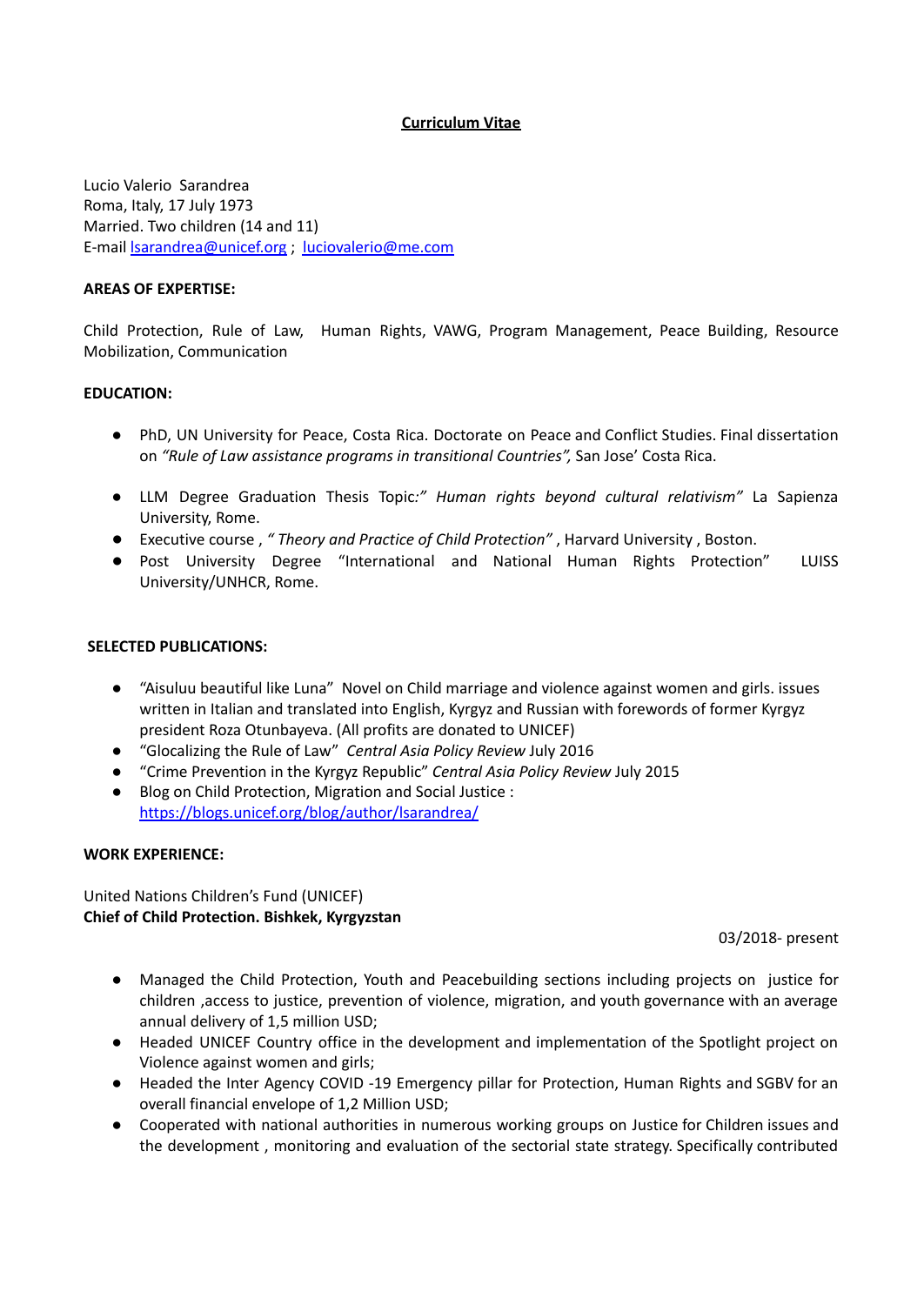to the reform of Child Code and annexed criminal and procedural legislation, including the prohibition of corporal punishments and establishment of a diversion system;

- Directed and coordinated a cross sectorial and cross border project (Tajikistan) for an overall amount of 3 million USD. The project received the highest evaluation grade from the donor for 2 years in a row and was awarded two financial top ups increasing the budget of 15%. Out of the outstanding achievement reached a 0% juvenile reoffending rate in modelling courts;
- Acted a UNICEF Human Rights focal point for the contribution of inputs to relevant treaty bodies as well as provided support to State authorities and civil society organizations for their reporting obligations;
- Advised the national authorities on issues pertaining to social workforce restructuring, decentralization of services and repatriation of Children from ISIL territories;
- Directly designed and delivered innovative information campaigns on prevention of violence against children, migration, youth empowerment, bride kidnapping and child marriages with over 150 media activities. A dedicated human interest story achieved over 300,000 visualizations and 1.3 million likes , double of the overall annual target of the entire office;
- Conceived, drafted and supervised an innovative multi agency project on youth and peacebuilding for a fundraised amount of 1,4 million USD.

### United Nations Development Program (UNDP) **Chief Technical Adviser on Rule of Law, Bishkek, Kyrgyzstan**

11-13/ 02-18

- Managed the Rule of Law, Human Rights and Peace Building cluster with an annual average delivery of 9.8 million USD;
- Directly advised the State authorities on the Judicial reform by creating the mechanism of "costed implementation plans" in order to overcome challenges in the implementation of laws. The project received the highest grade of evaluation by the donor and was publicly showed as a best practice by the Secretary General of the UK Ministry of Foreign Affairs;
- Directly developed projects and leveraged resources for new projects with various donors ( USAID, EU, UK/DFID/PBF, SDC) for a total exceeding 20 million USD. Noteworthy, I was the primary responsible person for drafting and negotiating and implementing projects on Prevention of Child Marriages and Access to Social Justice for vulnerable groups.
- Participated in eight State working groups for the nationalization of the UN Sustainable Development Goals. Among them successfully led the working group for the drafting of the United Development Agreement Framework outcome in relation to Justice , Human Rights and Good Governance. As a result of the negotiations with State authorities the agreement included the full set of principles and indicators of Sustainable Development Goal 16;
- In cooperation with the Ombudsman Institution developed an innovative model for the engagement of University students into National Human Rights Institutions and Trial Monitoring;
- Advised working groups for the drafting of legislation. Among noteworthy achievements the new Law on Free Legal Aid which for the first time in the region provides the inclusion of specialized norms for children and decentralized free Legal Assistance in Civil and Administrative cases for victims of domestic violence. Secondly the Law forbidding underage religious marriages which was passed through negotiation with religious authorities;
- Successfully led the negotiations between the Parliament and Civil Society for the withdrawal of the Law on Foreign Agents and the Law on banning propaganda for LGBTI rights;
- In recognition of the key role performed awarded the role of Chairman of the Development working group on Rule of Law and Human Rights;
- Redesigned and developed the organizational chart of the cluster in the field of Rule of Law, Human Rights and Governance leading to 30% budget savings and increased efficiency;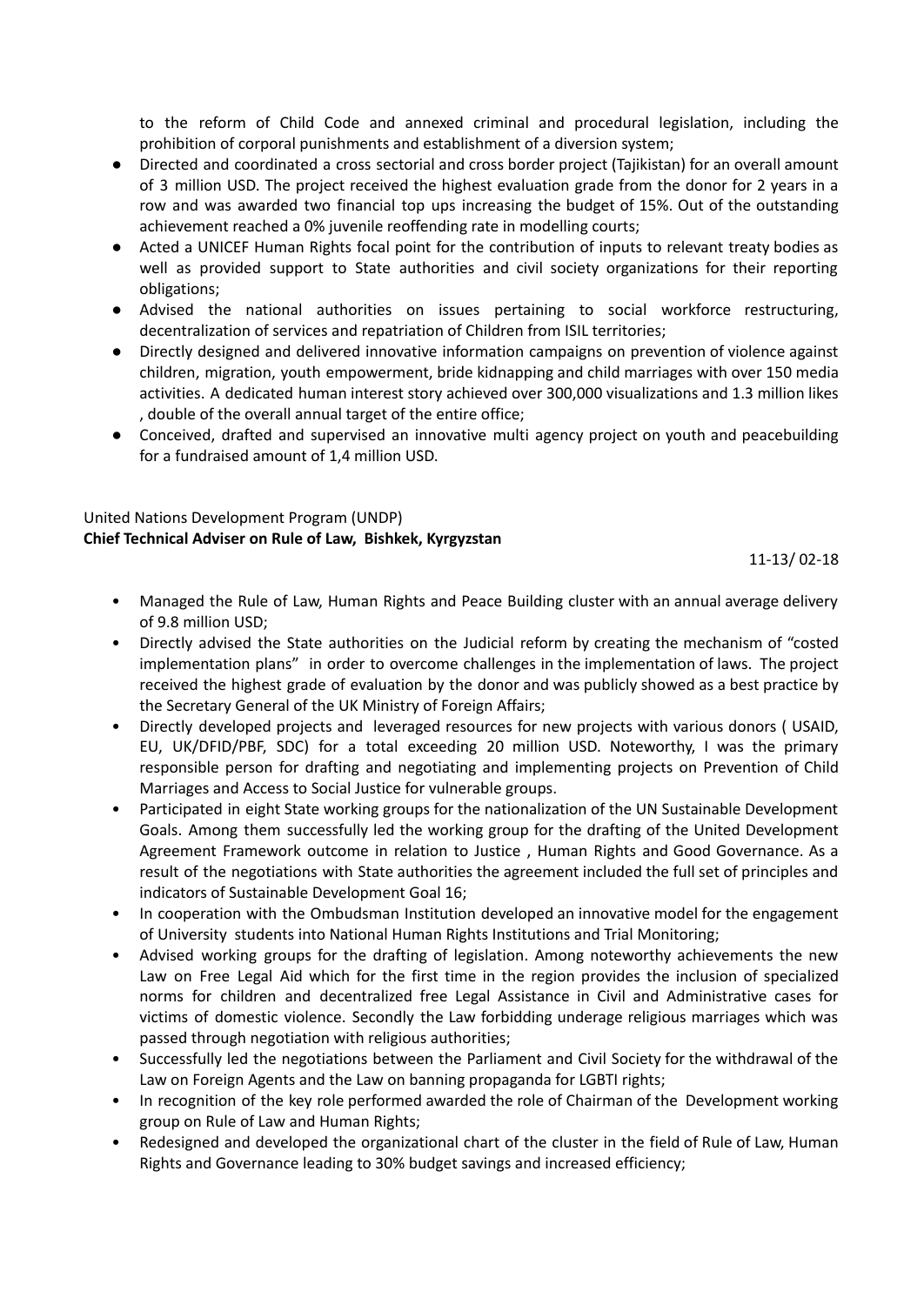- Provided support to the UNDP Country Office of Tajikistan for Program Review and Implementation
- Received for three years in a row the highest evaluation grade of performance and the 2017 Office Outstanding award.

American University of Central Asia (AUCA) **University Professor, Bishkek**

01-16/ present

- Professor for LLM and undergraduate courses on "UN efforts for Sustaining Peace", " Child Protection, Theory and Practice" and "Glocalizing Rule of Law and Human Rights". Courses and quality of teaching received in the majority of cases an evaluation of "Excellence";
- Coached students for the drafting of researches, analysis and dissertations;

## *European Union, Special Representative for Bosnia and Herzegovina* **Legal Adviser on Rule of Law and Human Rights, Sarajevo**

8-08/11-13

- Maintained an overview of the whole range of activities in the field of the rule of law and human rights and in this context provided the Secretary-General/High Representative (SG/HR) and the European Commission with advice as necessary;
- Represented the European Commission as main lawyer in the "Structured Dialogue on Justice" The innovative instrument has been afterwards replicated in other countries of Southern Easter Europe as a mechanism for political leveraging before the official accession process;
- International member of the steering board for drafting and later for the implementation of the National War Crimes Prosecution Strategy. Noteworthy the Strategy which included specific provisions for witness protection in relation to rapes and torture was drafted after a standstill of 5 years and has included the biggest backlog of war crimes cases ever in history with over 17,000 suspects. The breakthrough was achieved through the formulation of stricter criteria for the decentralization of the caseload with relevant financial support;
- Advised the State Ministry of Justice and the Entity authorities on the Implementation of the Judicial Sector Reform Strategy including the review and implementation of the Justice for Children and access to Justice components;
- Member of the EU strategic advisory team for the selection of priorities and projects to be financed under the Instruments of Pre-accession Assistance for an overall budget of 50 million USD. Specifically advised on the division of financing between central government and local governments;
- Provided support to the High Judicial and Prosecutorial Council for the redesign of Court and Prosecutor's offices across the country ensuring a decentralized approach ensuring financial efficiency and scale economies;
- Liaised with National Human Rights Institutions and civil society organizations for the monitoring of the judicial and legal reform in compliance with relevant human rights standards.

*OSCE Organization for Security and Co-operation in Europe ( Mission to Bosnia Herzegovina )* **Legal Adviser, Judicial and Legal Reform, Head Office, Sarajevo**

1-05/ 8-08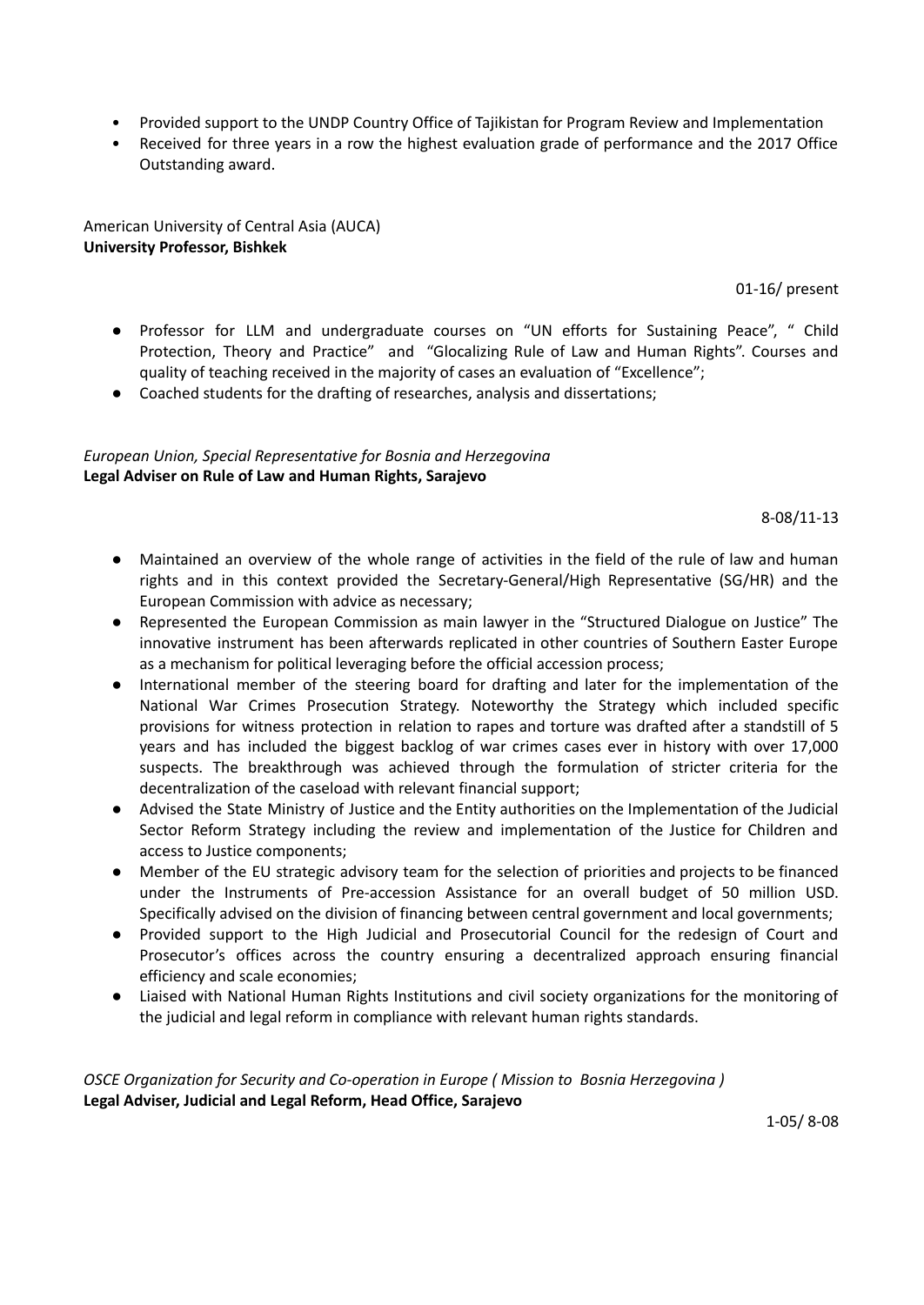- Conceived, devised and directed an innovative trial monitoring program of investigative proceedings including cases of war crimes, organized crime, violence against women and girls, juvenile justice and trafficking in human beings . The monitoring of investigative proceedings had been considered as an unattainable task before my tenure due to technical issues and complications;
- In cooperation with the IT department developed a trial monitoring software for the easy access and secure storage of over 17,000 hearings. The database has been exported to other countries within OSCE;
- Provided over thirty trainings to Judges, Prosecutors, prison authorities and social welfare centres on international rule of law standards and best practices ;
- As a member of the three expert OSCE commission, drafted a set of 54 amendments to the Criminal Procedure Code of Bosnia Herzegovina. The amendments accompanied by relevant analysis of the European Court of Human Rights (ECtHR) case–law on the specific issues, aimed at the harmonization of the national legislation with the international standards;
- Advised the Minister of Justice on financial decentralization of Courts and the necessary reforms for the juvenile prison facilities according to the relevant international standards;

## *OSCE Organization for Security and Co-operation in Europe (Mission to Bosnia Herzegovina )*

**Legal Adviser, Rule of Law, Regional Centre Banja Luka** (Covering 1/3 of the territory of Bosnia Herzegovina) 12-03 /12-04

- Co-ordinated the trial monitoring of the Human Rights Officers (HROs) in the field especially in the area of trafficking in human beings, gender based violence, juvenile justice, discrimination and return related violence. Achieved the highest rate of efficiency in trial monitoring observations ;
- Monitored, analysed and reported on the Rule of Law situation in the AoR, in particular in relation to the legal and structural reforms, on the work of the judiciary, the administration of the judicial system, the legal professional community, identified problems indicative of systematic weaknesses and developed concrete solutions and recommendations to address identified problems;
- Chaired 4 Local Implementation Groups of the District and Cantonal Courts on the Implementation of the Criminal Procedure Code;
- Drafted 8 Rule of Law thematic reports and spot reports on specific cases.

*8-2001 / 12- 03*

## *OSCE Organization for Security and Co-operation in Europe (Mission to Bosnia Herzegovina )* **Human Rights Officer, Head of Field Office** Livno /Drvar

• Monitored, intervened and reported on Human Rights situation in the fields of, Property rights, Children rights, Rights of ethnic minorities, Education, Right of return, Freedom of movement, Employment discrimination;

• In my capacity, my area of responsibility was the first one in the country to be certified as completed for repossession of properties while at the beginning of my tenure it was ranked at the very bottom of the property repossession rate. Figures about the achievement are available through official statistics and have been recognized by ICG reports;

• Worked with Youth CSOs for the creation of multi ethnic cluster groups with cooperation in the field of education and employment;

• Monitored trials that involved Trafficking in Human Beings, Juvenile Justice and Human Rights violation cases. First Field office in the Federation to monitor war crimes case;

• Intervened with Cantonal authorities for the implementation of Constitutional Court and Human Rights Chamber decisions in relation to vulnerable groups;

• Directed and supervised the work of 17 employees.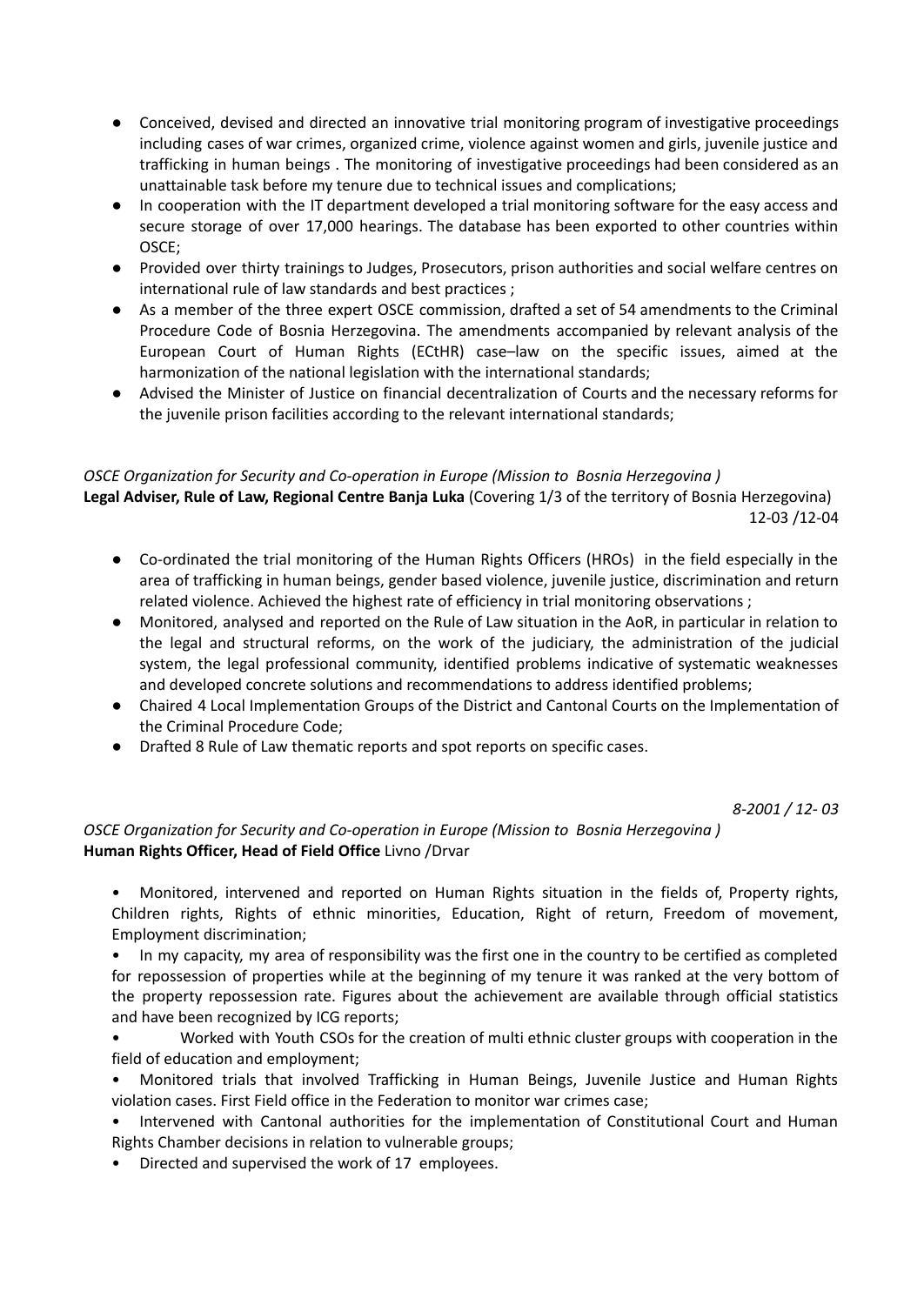*OSCE Organization for Security and Cooperation in Europe ( Mission to Bosnia Herzegovina)* **Human Rights Intern** Doboj

- Monitored, and reported on issues pertaining to Rule of Law, Property Rights and Education Rights;
- Provided legal assistance in the field of Human Rights to NGOs and individuals.

1999/3- 2001

# *Mirri Press office*

## **Press officer** Roma

● Promoted social welfare events and exhibitions for the Municipality of Rome;

### *Various newspapers, magazines,*

*1992- 2000*

### **Free Lance Journalist,** Roma

● Articles on topics related to legal issues and social welfare

### **OTHER SKILLS:**

### **Languages**

- Italian: native speaker
- English: fluency in spoken and proficient in written
- Spanish: fluency in spoken and proficient in written
- Serbo-Croatian: fluency in spoken and advanced in written
- Russian: Intermediate
- French: Basic

### **Others**

- Visiting professor for 8 Universities in 4 different countries
- EU Security clearance : Level SECRET
- Member of the International Institute of Humanitarian Law
- Member of the Italian Journalist register since 1994
- Chess player ( 2050 ELO rating)
- Marathoner

## **References :**

### Roza Otunbayeva:

Former President of the Kyrgyz Republic, Special Adviser to the UNSG ,"Club of Madrid" member [rozahanum@hotmail.com](mailto:rozahanum@hotmail.com)

Alejandro Alvarez: Head of Rule of Law Section at the UN Office of the secretary General [aalvarez@un.org](mailto:aalvarez@un.org)